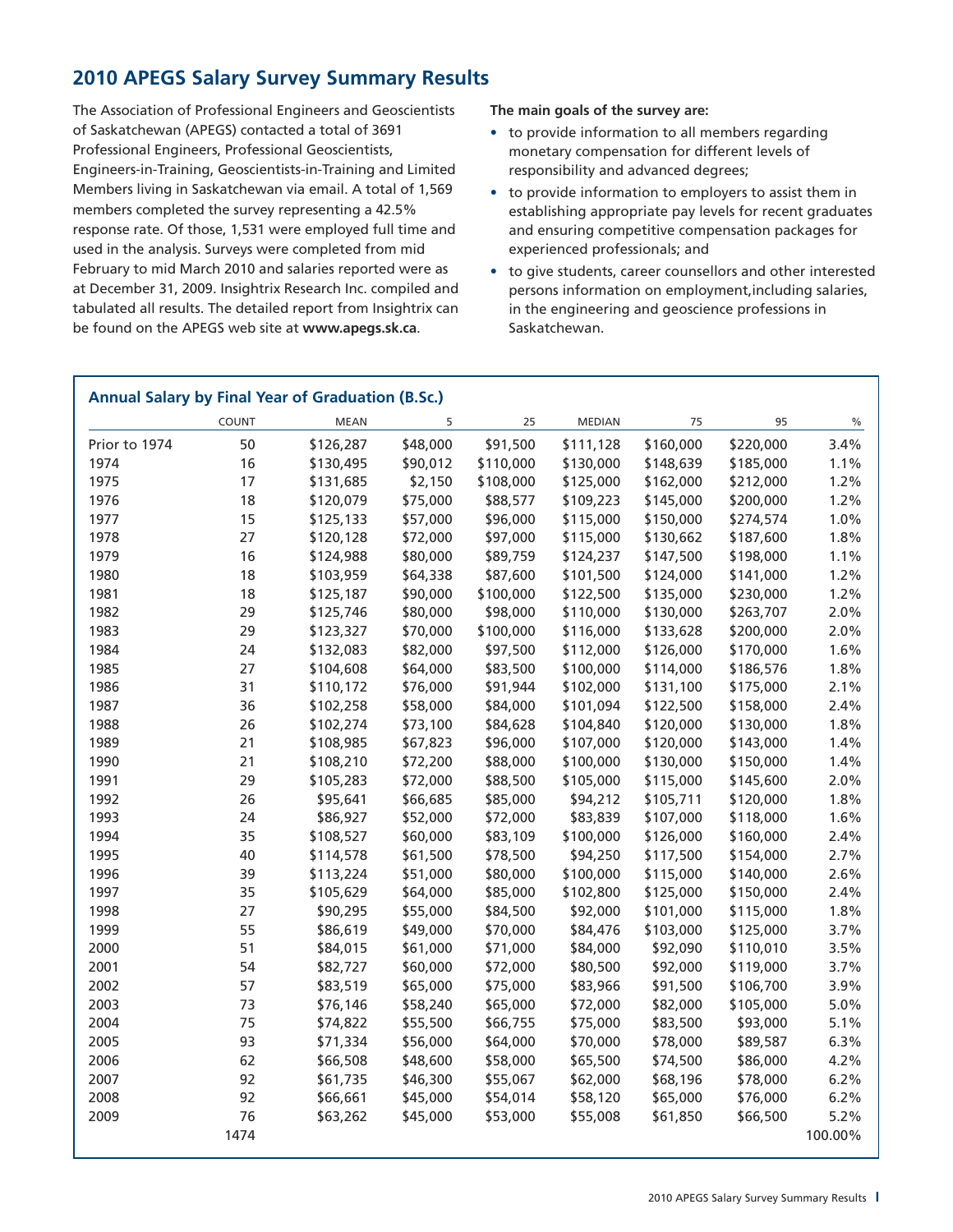| <b>Annual Salary by Designation</b> |              |           |          |           |               |           |           |         |
|-------------------------------------|--------------|-----------|----------|-----------|---------------|-----------|-----------|---------|
|                                     | <b>COUNT</b> | MEAN      | 5.       | 25        | <b>MEDIAN</b> | 75        | 95        | $\%$    |
| P.Eng.                              | 909          | \$102,698 | \$65,000 | \$80,000  | \$96,000      | \$115,000 | \$160,000 | 59.4%   |
| P.Geo.                              | 65           | \$111,745 | \$61,000 | \$82,700  | \$103,000     | \$140,000 | \$175,000 | 4.2%    |
| P.Eng. and P.Geo                    | 20           | \$114,137 | \$52,500 | \$100,000 | \$106,500     | \$137,500 | \$172,000 | 1.3%    |
| Eng.-In-Training                    | 494          | \$67,300  | \$47,080 | \$56,000  | \$62,500      | \$72,000  | \$88,398  | 32.3%   |
| Geo.-In-Training                    | 37           | \$92,006  | \$50,112 | \$65,000  | \$74,000      | \$83,500  | \$120,000 | 2.4%    |
| Limited Member                      | 6            | \$101,767 | \$15,000 | \$83,000  | \$87,500      | \$150,000 | \$187,600 | .4%     |
|                                     | 1531         |           |          |           |               |           |           | 100.00% |

## **Annual Salary by Discipline**

|                    | <b>COUNT</b> | MEAN      | 5        | 25       | <b>MEDIAN</b> | 75        | 95        | $\%$    |
|--------------------|--------------|-----------|----------|----------|---------------|-----------|-----------|---------|
| Environmental      | 129          | \$81,220  | \$53,000 | \$64,000 | \$78,000      | \$92,090  | \$124,000 | 8.4%    |
| Civil              | 324          | \$92,009  | \$53,000 | \$65,000 | \$82,150      | \$105,844 | \$155,000 | 21.2%   |
| Elec/Eng/Physics   | 331          | \$84,785  | \$51,000 | \$64,338 | \$78,000      | \$98,400  | \$130,000 | 21.6%   |
| Mech/Industrial    | 412          | \$93,558  | \$51,750 | \$66,500 | \$84,000      | \$106,400 | \$155,000 | 26.9%   |
| Geoscience         | 88           | \$106,525 | \$52,000 | \$73,500 | \$85,778      | \$122,500 | \$175,000 | 5.7%    |
| Ag/Forestry        | 53           | \$89,428  | \$55,000 | \$70,000 | \$82,000      | \$100,800 | \$150,000 | 3.5%    |
| Geo/Mining/Petro   | 108          | \$101,349 | \$52,500 | \$70,000 | \$96,000      | \$127,250 | \$160,000 | 7.1%    |
| Chem/Ceramic/Metal | 86           | \$95,367  | \$55,000 | \$69,500 | \$88,250      | \$111,000 | \$165,000 | 5.6%    |
|                    | 1531         |           |          |          |               |           |           | 100.00% |

| <b>Annual Salary by Function</b> |              |             |          |           |               |           |           |         |  |
|----------------------------------|--------------|-------------|----------|-----------|---------------|-----------|-----------|---------|--|
|                                  | <b>COUNT</b> | <b>MEAN</b> | 5        | 25        | <b>MEDIAN</b> | 75        | 95        | $\%$    |  |
| Inspec/Quality/Res               | 40           | \$68,524    | \$50,500 | \$55,500  | \$63,350      | \$78,750  | \$101,168 | 2.6%    |  |
| Design                           | 365          | \$76,544    | \$51,000 | \$60,000  | \$70,000      | \$84,000  | \$120,000 | 23.8%   |  |
| Project Admin                    | 62           | \$82,939    | \$50,600 | \$64,500  | \$77,935      | \$96,336  | \$118,320 | 4.0%    |  |
| Research/Planning                | 118          | \$86,233    | \$47,000 | \$64,500  | \$78,026      | \$92,017  | \$130,000 | $7.7\%$ |  |
| Op/Maint                         | 118          | \$80,518    | \$45,000 | \$63,000  | \$80,000      | \$96,336  | \$125,000 | 7.7%    |  |
| Mktg/Sales                       | 24           | \$85,419    | \$52,800 | \$69,000  | \$81,000      | \$101,400 | \$144,000 | 1.6%    |  |
| Approvals/Enforce                | 47           | \$86,229    | \$60,000 | \$73,500  | \$83,109      | \$100,800 | \$120,000 | 3.1%    |  |
| Other                            | 20           | \$90,451    | \$50,000 | \$64,750  | \$83,250      | \$104,875 | \$170,000 | 1.3%    |  |
| Project/Op/Mgnt                  | 574          | \$97,281    | \$54,910 | \$72,000  | \$91,000      | \$113,500 | \$155,000 | 37.5%   |  |
| Teaching                         | 44           | \$98,194    | \$72,500 | \$84,814  | \$96,000      | \$110,000 | \$126,000 | 2.9%    |  |
| Corp. Mgnt                       | 119          | \$139,407   | \$72,000 | \$105,000 | \$130,000     | \$160,000 | \$250,000 | 7.8%    |  |
|                                  | 1531         |             |          |           |               |           |           | 100.00% |  |

| <b>Annual Salary by Industry</b> |              |             |          |          |               |           |           |         |
|----------------------------------|--------------|-------------|----------|----------|---------------|-----------|-----------|---------|
|                                  | <b>COUNT</b> | <b>MEAN</b> | 5        | 25       | <b>MEDIAN</b> | 75        | 95        | $\%$    |
| Mfg/Processing                   | 200          | \$81,411    | \$46,650 | \$60,000 | \$72,000      | \$92,752  | \$137,500 | 13.1%   |
| Consulting                       | 378          | \$86,995    | \$52,000 | \$61,360 | \$75,000      | \$100,700 | \$150,000 | 24.7%   |
| Transportation                   | 34           | \$81,163    | \$54,000 | \$64,000 | \$75,500      | \$94,000  | \$121,968 | $2.2\%$ |
| Construc. Facilities             | 130          | \$89,621    | \$54,000 | \$64,500 | \$75,722      | \$93,624  | \$145,000 | 8.5%    |
| <b>Support Services</b>          | 42           | \$79,879    | \$47,080 | \$62,000 | \$77,500      | \$90,000  | \$104,685 | 2.7%    |
| Other                            | 20           | \$86,741    | \$34,500 | \$58,000 | \$78,705      | \$104,734 | \$164,000 | 1.3%    |
| <b>Enviro/Public Safety</b>      | 60           | \$87,749    | \$54,455 | \$73,742 | \$83,000      | \$101,500 | \$130,000 | 3.9%    |
| <b>Utilities</b>                 | 250          | \$96,118    | \$58,008 | \$73,100 | \$90,000      | \$105,000 | \$147,800 | 16.3%   |
| Resource Industry                | 353          | \$101,580   | \$57,500 | \$74,000 | \$92,500      | \$120,000 | \$168,000 | 23.1%   |
| Education                        | 64           | \$99,077    | \$56,000 | \$81,500 | \$95,500      | \$110,000 | \$162,000 | $4.2\%$ |
|                                  | 1531         |             |          |          |               |           |           | 100.00% |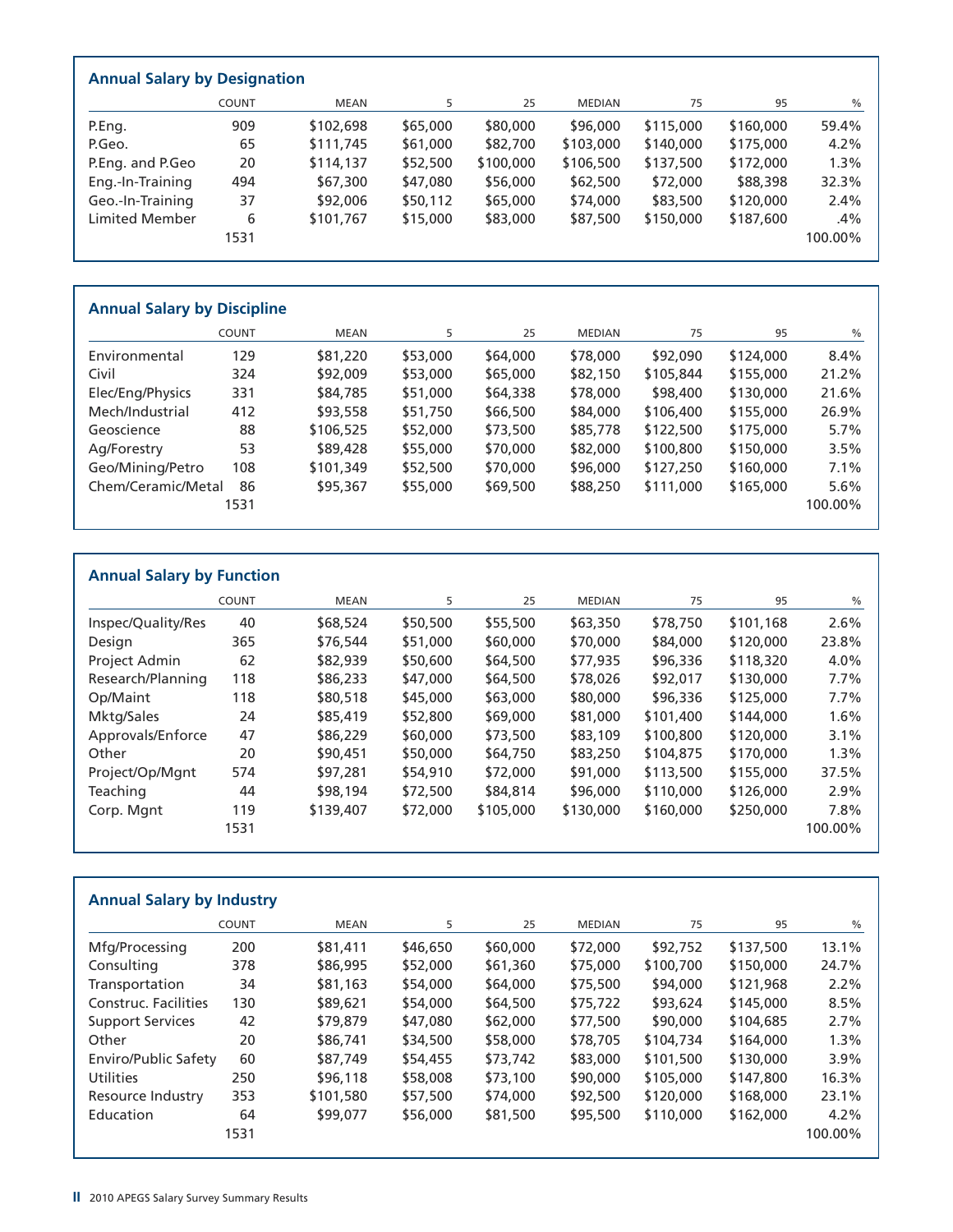| <b>Annual Salary by Degrees</b> |              |           |          |          |               |           |           |               |  |
|---------------------------------|--------------|-----------|----------|----------|---------------|-----------|-----------|---------------|--|
|                                 | <b>COUNT</b> | MEAN      | 5        | 25       | <b>MEDIAN</b> | 75        | 95        | $\frac{0}{0}$ |  |
| Bachelor's                      | 995          | \$88,179  | \$52,000 | \$63,500 | \$80,000      | \$102,000 | \$150,000 | 65.0%         |  |
| Bachelor-Master's               | 217          | \$96,213  | \$57,200 | \$70,000 | \$85,000      | \$106,000 | \$150,000 | 14.2%         |  |
| <b>Master's Degree</b>          | 232          | \$95,840  | \$55,000 | \$70,000 | \$85,000      | \$108,338 | \$162,000 | 15.2%         |  |
| Master's-Doctorate              | 24           | \$98,393  | \$46,000 | \$74,026 | \$91,300      | \$120,000 | \$156,000 | 1.6%          |  |
| Doctorate                       | 63           | \$110,262 | \$72,232 | \$92,400 | \$104,750     | \$120,000 | \$165,000 | 4.1%          |  |
|                                 | 1531         |           |          |          |               |           |           | 100.00%       |  |

| <b>Annual Salary by Experience</b> |              |             |          |          |               |           |           |         |  |
|------------------------------------|--------------|-------------|----------|----------|---------------|-----------|-----------|---------|--|
|                                    | <b>COUNT</b> | <b>MEAN</b> | 5        | 25       | <b>MEDIAN</b> | 75        | 95        | %       |  |
| <1 year                            | 75           | \$58,798    | \$43,680 | \$53,000 | \$57,000      | \$63,000  | \$89,000  | 4.9%    |  |
| 1 year                             | 28           | \$78,519    | \$38,688 | \$53,000 | \$61,000      | \$69,400  | \$83,500  | 1.8%    |  |
| 1.5 years                          | 71           | \$62,449    | \$40,000 | \$54,000 | \$59,000      | \$69,000  | \$100,000 | 4.6%    |  |
| 2 years                            | 93           | \$64,748    | \$47,080 | \$54,100 | \$60,000      | \$70,102  | \$92,500  | 6.1%    |  |
| 3 years                            | 119          | \$67,261    | \$53,000 | \$60,000 | \$65,000      | \$72,437  | \$82,000  | 7.8%    |  |
| 4 years                            | 106          | \$70,441    | \$55,591 | \$62,000 | \$70,000      | \$77,000  | \$89,668  | 6.9%    |  |
| 5 years                            | 104          | \$82,262    | \$58,500 | \$65,250 | \$75,000      | \$84,674  | \$95,000  | 6.8%    |  |
| 6 years                            | 65           | \$80,013    | \$58,000 | \$69,500 | \$78,000      | \$85,000  | \$120,000 | 4.2%    |  |
| 7-8 years                          | 100          | \$82,531    | \$61,851 | \$73,350 | \$80,395      | \$90,136  | \$109,000 | 6.5%    |  |
| 9-10 years                         | 122          | \$89,197    | \$64,000 | \$77,090 | \$86,230      | \$100,000 | \$120,000 | 8.0%    |  |
| $11-12$ years                      | 61           | \$105,696   | \$67,300 | \$84,000 | \$95,000      | \$108,000 | \$130,000 | 4.0%    |  |
| $13-14$ years                      | 75           | \$109,889   | \$62,500 | \$85,000 | \$100,000     | \$115,000 | \$144,000 | 4.9%    |  |
| $15-17$ years                      | 83           | \$105,102   | \$63,846 | \$83,109 | \$99,000      | \$118,000 | \$155,000 | 5.4%    |  |
| 18-20 years                        | 81           | \$105,149   | \$72,200 | \$85,615 | \$100,000     | \$120,000 | \$146,000 | 5.3%    |  |
| 21-24 years                        | 114          | \$114,772   | \$80,000 | \$96,336 | \$107,000     | \$124,500 | \$180,000 | 7.4%    |  |
| $25+ years$                        | 234          | \$127,008   | \$75,000 | \$98,000 | \$117,828     | \$145,500 | \$210,000 | 15.3%   |  |
|                                    | 1531         |             |          |          |               |           |           | 100.00% |  |

| <b>Employment Sector</b> |              |             |          |          |               |           |           |                  |
|--------------------------|--------------|-------------|----------|----------|---------------|-----------|-----------|------------------|
|                          | <b>COUNT</b> | <b>MEAN</b> |          | 25       | <b>MEDIAN</b> | 75        | 95        | $\%$             |
| Public Sector            | 536          | \$91,190    | \$55,008 | \$70,354 | \$85,000      | \$102,000 | \$144,012 | 35.4%            |
| <b>Private Sector</b>    | 980<br>1516  | \$91,655    | \$51,974 | \$63,923 | \$80,000      | \$107,000 | \$160,000 | 64.6%<br>100.00% |

| <b>Total Salary</b> |              |           |          |          |               |           |           |  |
|---------------------|--------------|-----------|----------|----------|---------------|-----------|-----------|--|
|                     | <b>COUNT</b> | MEAN      |          | 25       | <b>MEDIAN</b> | 75        | 95        |  |
| Base Salary         | 1531         | \$91,548  | \$52,153 | \$66,000 | \$82,900      | \$105,000 | \$150,000 |  |
| Salary Incl. bonus  | 1531         | \$103,147 | \$54,900 | \$70,400 | \$90,000      | \$118,320 | \$192,000 |  |